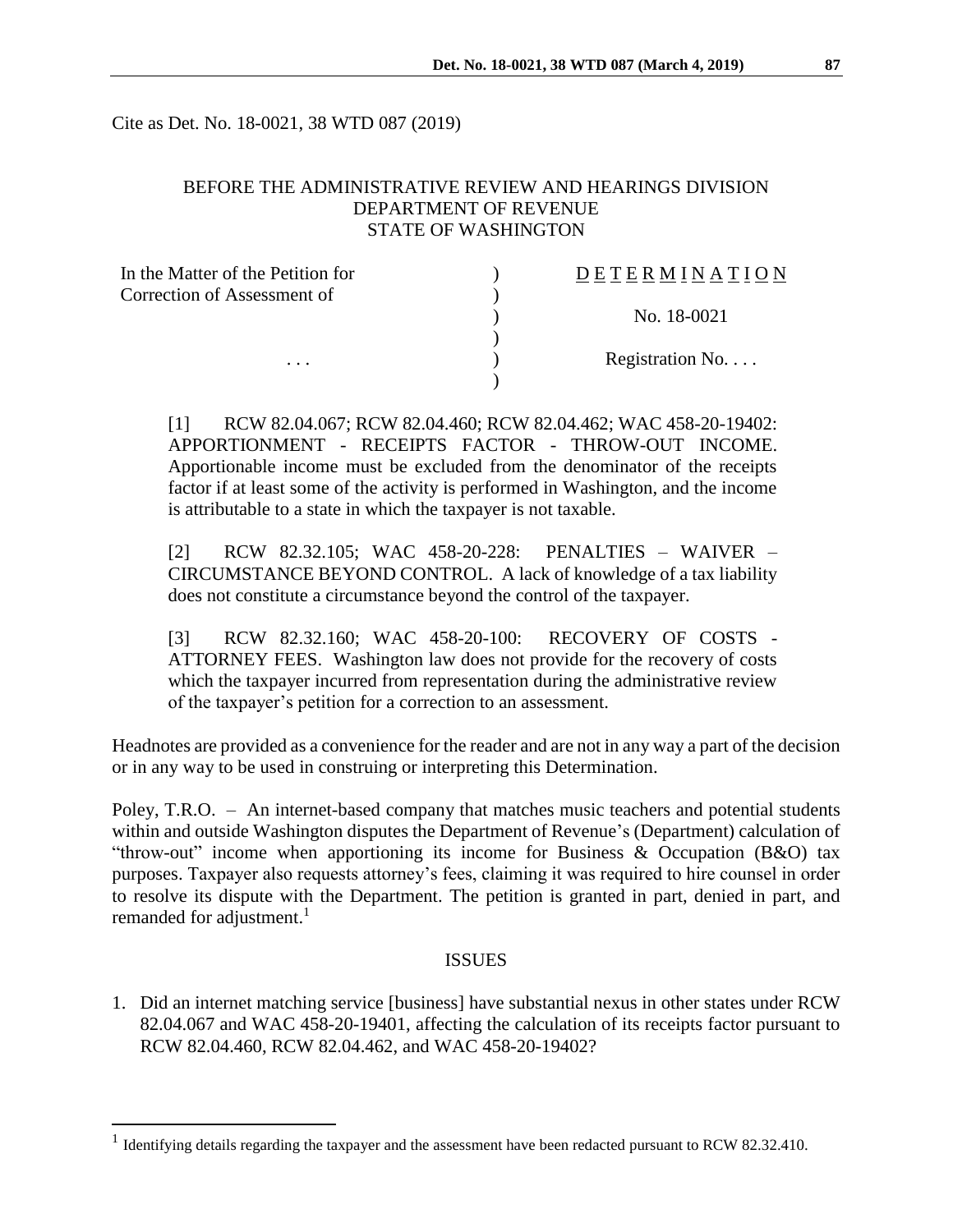- 2. Is an internet matching service [business] eligible for waiver of penalties under RCW 82.32.105 and WAC 458-20-228?
- 3. May an internet matching service [business], seeking administrative review of an assessment, recover attorney's fees if its petition for correction of an assessment under RCW 82.32.160 is granted?

## FINDINGS OF FACT

. . . (Taxpayer) is an [out-of-state] corporation that was formed in 2008. When Taxpayer incorporated, its two corporate officers, spouses  $\ldots$  (Officers),<sup>2</sup> resided [out-of-state]. In 2010, however, Officers moved to Washington. At that time, Taxpayer obtained a foreign corporation registration with the Washington Secretary of State, a certificate of business license registration with the Department of Revenue (Department), and an excise tax reporting account with the Department. Taxpayer has used a private mailbox in . . . , Washington as its mailing address since before July 2010. Taxpayer does not own any real property in Washington and has not reported any employees in Washington in the last six years.

Taxpayer operates an online network of music teachers (Instructors) in 26 states, including Washington, offering music lessons to children in their homes. Parents desiring music lessons for their children (Students) use Taxpayer's website to request lessons, specifying the instrument, location, and availability. Using software on its website, Taxpayer matches a Student with an Instructor that teaches the requested instrument in the Student's geographic location with corresponding availability. The Student uses Taxpayer's website to pay for lessons, either in a prepaid block, or by scheduling an automatic monthly payment for the number of lessons actually taught in the preceding month. The price of lessons depends on the length of the lesson and the Student's geographic location. Instructors are paid a predetermined amount per lesson as an independent contractor.

All Instructors must sign a standard contract (Contract) with Taxpayer prior to teaching music lessons to Students. The Contract states [that Taxpayer schedules the music lessons] . . . If a Student does not want to be taught by the assigned Instructor, Taxpayer is permitted to remove that Student from the Instructor. According to the Contract, Instructors are required to use Taxpayer's website to summarize all lessons taught and must submit a monthly time card with a Student's signature in order to verify the lesson was taught. Taxpayer pays Instructors on a monthly basis for the number of lessons reported and verified. If a time card is not submitted timely, Taxpayer will deduct a fee from the Instructor's next payment. If an Instructor misses a scheduled lesson, Taxpayer will deduct a fee from the Instructor's pay unless the Instructor provides documentation showing an approved reason for missing the lesson, such as inclement weather. Taxpayer will provide each Instructor with an IRS Form 1099 each year showing the amount Taxpayer paid to the Instructor.

Taxpayer's website has a contact page with a feedback form, asking customers to use the form to send a testimonial or question. The page states that Taxpayer will respond via email or phone as soon as possible. The contact page also provides Taxpayer's mailing address in . . . , Washington, and a toll-free phone number to call. . . .

 $\overline{a}$ 

<sup>2</sup> Officers later divorced in 2014.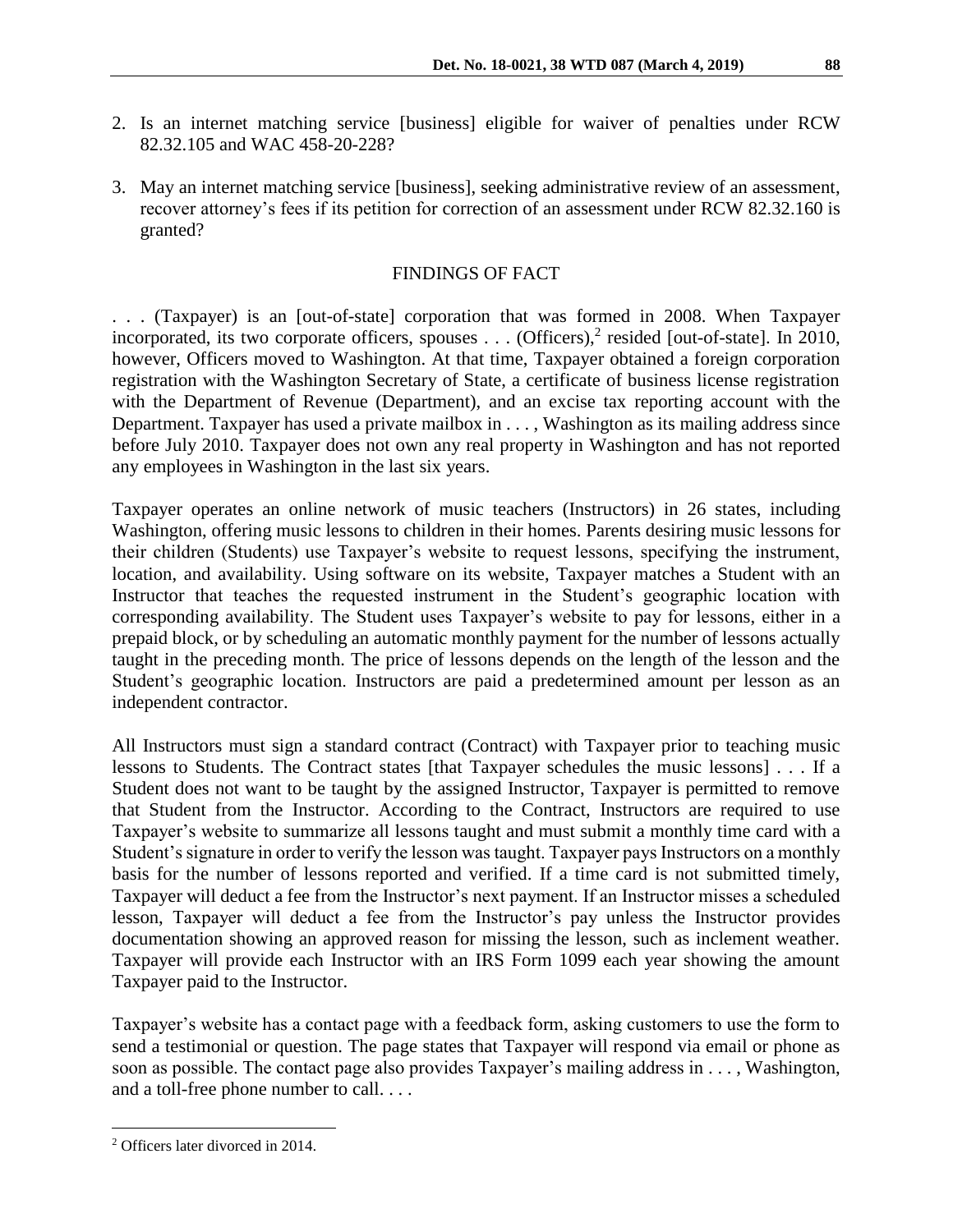The Department's Audit Division (Audit) examined Taxpayer's books and records for the period January 2012 through December 2013 (the Audit Period). During the Audit Period, Taxpayer reported its revenues to the Department under the service and other activities B&O tax classification. Taxpayer claimed an interstate and foreign sales deduction of over 96 percent of its income in 2012, and 100 percent of its income in 2013. Audit disallowed the deductions because it found that Taxpayer had not properly apportioned its income. Audit also discovered that Taxpayer had not timely filed an annual apportionment reconciliation of income (Reconciliation) for either year included in the Audit Period.

In order to determine Taxpayer's tax liability, Audit calculated Taxpayer's "receipts factor."<sup>3</sup> First, Audit attributed Taxpayer's receipts to the state where each music lesson occurred. Taxpayer did not have more than \$250,000 of receipts, more than \$50,000 of property or payroll, or at least 25 percent of its total property or total payroll in any jurisdiction. Then, Audit determined Taxpayer's throw-out income. Audit found that each out-of-state activity was, in part, performed in Washington. Audit concluded that all of Taxpayer's out-of-state apportionable income was throwout income.

Next, Audit divided Taxpayer's Washington attributable receipts by its world-wide receipts less throw-out income to obtain Taxpayer's receipts factor. Finally, Audit multiplied Taxpayer's receipts factor by its total apportionable income to determine the amount of Taxpayer's income subject to B&O tax in Washington.

On January 4, 2016, the Department issued a tax assessment (Assessment) against Taxpayer for \$ ..., which included  $\$ \dots$  in B&O tax,  $\$ \dots$  in use tax,  $\$ \dots$  in interest,  $\$ \dots$  in delinquent payment penalty, and \$ . . . in assessment penalty.

Taxpayer requested further instructions from Audit regarding how to report its income in the future. Audit responded by email that Taxpayer is required to file a Reconciliation by October 31 of the following year, and provided a link to the form. Taxpayer filed Reconciliations for the 2012 through 2015 tax years.<sup>4</sup> The Department's Taxpayer Account Administration Division (TAA) verified that Audit had already reconciled Taxpayer's income for 2012 and 2013 in the Assessment. TAA then applied Audit's methodology to the information provided in Taxpayer's 2014 and 2015 Reconciliations. Finding additional tax due in both 2014 and 2015, TAA issued two balance due notices on February 18, 2016.

The first balance due notice (2014 Notice) was for  $\$\dots$ , which included  $\$\dots$  in B&O tax and  $\$$ . . . in delinquent payment penalty at the 29 percent rate. The second balance due notice (2015 Notice) was for  $\$\dots$ , which included  $\$\dots$  in B&O tax and  $\$\dots$  in delinquent payment penalty at the nine percent rate.

 $\overline{a}$ 

<sup>&</sup>lt;sup>3</sup> The receipts factor is a fraction that applies to apportionable income for each calendar year. WAC 458-20-19402(401). The receipts factor is calculated by dividing Washington attributed apportionable receipts by world-wide apportionable receipts after throw-out income has been subtracted from the world-wide apportionable receipts. WAC 458-20-19402(402).

<sup>4</sup> Taxpayer also filed a Reconciliation for 2011, but the Department ignored this filing as it was beyond the timeframe specified in RCW 82.32.050(4) and RCW 82.32.060(1) for correcting an assessment or issuing a refund.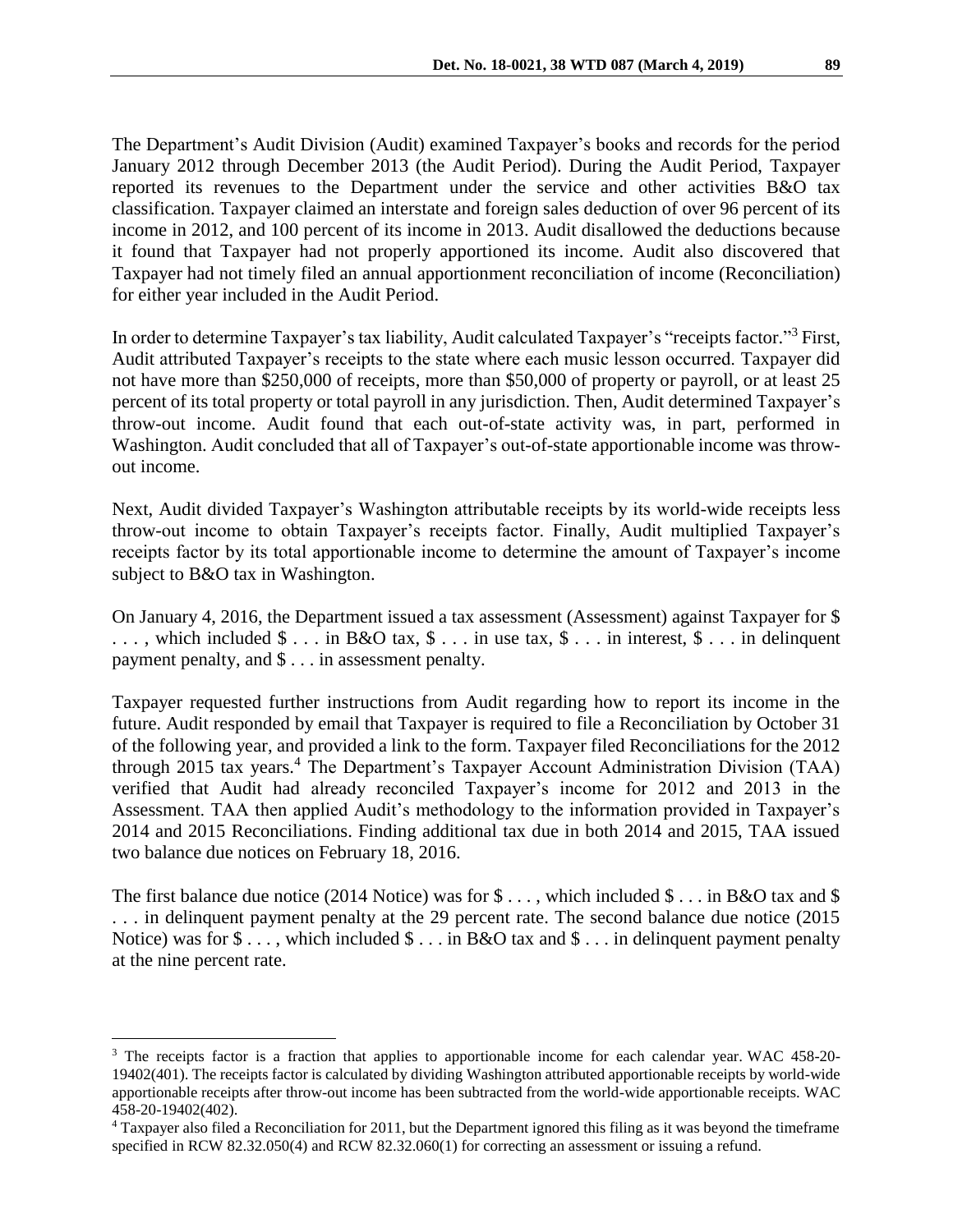Taxpayer timely requested administrative review of the Assessment, the 2014 Notice, and the 2015 Notice (together, Invoices). Taxpayer claims that income sourced to states other than Washington was incorrectly designated as throw-out income in calculating the receipts factor of the apportionment formula. Taxpayer asserts it is taxable in all states where Instructors taught music lessons, and therefore income from those locations is not throw-out income. Taxpayer acknowledges that it did not pay taxes to any other jurisdictions outside of Washington. However, Taxpayer maintains that it is not required to actually pay tax to an outside jurisdiction in order to be found taxable in that jurisdiction. Taxpayer provided a list of the 26 states where Instructors teach lessons and a brief explanation of the corporate tax administered by each state.

Additionally, Taxpayer argues that, for music lessons taught outside of Washington, no part of the income-generating activity is performed in Washington. Taxpayer claims that their entire business model is automated, requiring no involvement from Officers. Taxpayer provided evidence that its payment processor is based in [out-of-state]; its bank . . . is headquartered [out-of-state]; and its dedicated web hosting server is housed in [an out-of-state] data center. Taxpayer provided evidence that it uses an [out-of-state] company to run background checks on Instructors and can view an Instructor's completed background check report through the vendor's website. Taxpayer stated [an out-of-state] accountant completes and mails out IRS Form 1099 to each Instructor. Taxpayer claimed it used an internet freelance company 30 times since 2009 to hire contractors to create, develop, maintain, and fix its website. Taxpayer stated it contracted with [out-of-country] company to update its website in 2012.

To show that its electronic fax provider . . . is based [out-of-state], Taxpayer provided several screenshots of a sample electronic fax from an Instructor. Taxpayer's documents show an email with a two-page attachment from [its electronic fax provider] to Taxpayer's corporate officer. The opened attachment appears to be a fax cover sheet from a [print services] store and a handwritten lesson log. The cover sheet indicates it is from an Instructor and the comments section states, "February time card." The lesson log has Taxpayer's logo at the top and columns to place a Student's name, date of lesson, lesson length, and a signature.

Taxpayer also provided screenshots of the administrator view of its website. In this view, a website administrator can see attributes submitted by a Student, modify those attributes, view a Student's billing history, set new billing rates, approve lessons submitted by an Instructor, and track Instructor absences. Finally, Taxpayer provided a screenshot of its bank website, where Taxpayer can schedule monthly payroll payments by selecting Instructors from a list to pay through direct deposit.

Taxpayer also protests the delinquent payment penalties assessed in the Invoices. Taxpayer claims it did not know of the requirement to file a Reconciliation annually, as the instructions accompanying its annual paper return did not reference the Reconciliation, but filed Reconciliations immediately upon learning of the requirement. Finally, Taxpayer claims that it paid \$ . . . to its representative between 2014 and 2016 in order to navigate the audit process and defend against the Invoices. Taxpayer seeks compensation for these attorney's fees.

# ANALYSIS

#### 1. Calculation of throw-out income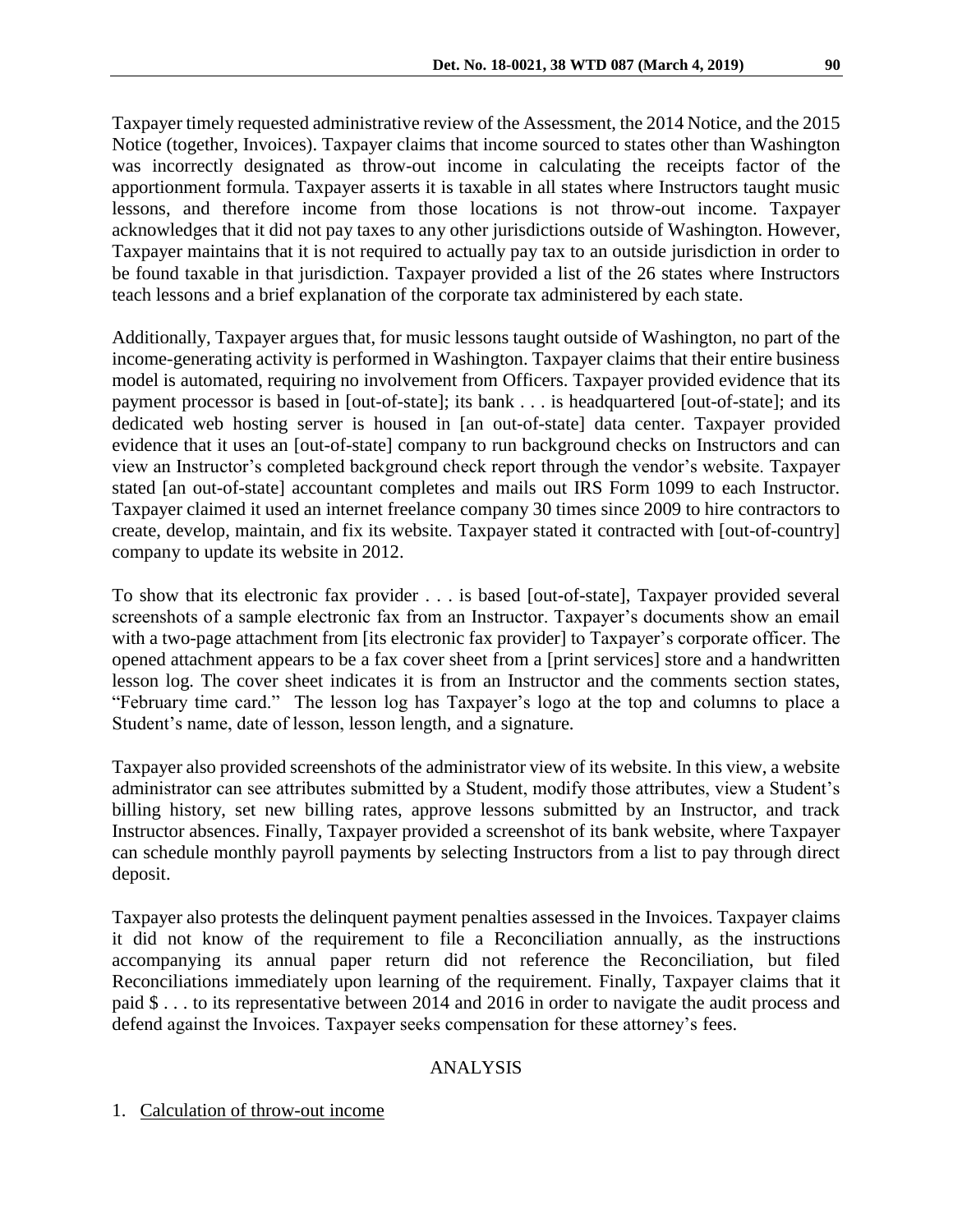Any business earning apportionable income that is both taxable in Washington and "taxable in another state" must apportion its income. RCW 82.04.460(1). "Apportionable income" includes income earned from engaging ["apportionable activities," which include activities subject to tax under RCW 82.04.290(2), the tax classification that applies to Taxpayer]. RCW  $82.04.460(4)(a)(vi)$ . Income is apportioned to Washington by multiplying a business's apportionable income by a receipts factor each tax year. RCW 82.04.462(1); WAC 458-20- 19402(401). The numerator of the receipts factor is the business's gross annual income attributable to Washington State, and the denominator is the business's gross annual income received worldwide from that activity less throw-out income. RCW 82.04.462(3)(a); WAC 458-20- 19402(402).

Taxpayer and Audit agree that Taxpayer's receipts are attributable to the location of the corresponding music lesson. Taxpayer's dispute is with Audit's determination that income attributed to states other than Washington is throw-out income.

Throw-out income is described in RCW 82.04.462(3)(c), which states that apportionable income must be excluded from the denominator of the receipts factor if at least some of the activity is performed in Washington, and the income is attributable to a state in which the taxpayer is "not taxable." *See also* WAC 458-20-19402(403). The phrase "not taxable" means that the taxpayer "is not subject to a business activities tax by that state, except that a taxpayer is taxable in a state in which it would be deemed to have a substantial nexus with that state under the standards in RCW 82.04.067(1) regardless of whether that state imposes such a tax." *Id*.

Under RCW 82.04.067(1), a business is deemed to have substantial nexus with this state if the person is:

- (a) An individual and is a resident or domiciliary of this state;
- (b) A business entity and is organized or commercially domiciled in this state; or
- (c) A nonresident individual or a business entity that is organized or commercially domiciled outside this state, and in the immediately preceding tax year the person had:
	- (i) More than fifty thousand dollars of property in this state;
	- (ii) More than fifty thousand dollars of payroll in this state;
	- (iii) More than two hundred fifty thousand dollars of receipts from this state; or
	- (iv) At least twenty-five percent of the person's total property, total payroll, or total receipts in this state.

Under these authorities, businesses [with apportionable income subject to Washington's B&O tax] are only entitled to apportion their income . . . when they are "taxable in another state" during that year. To be "taxable in another state" means they are either subject to a business activities tax in another state [under established constitutional nexus standards], have substantial nexus in another state using Washington's [minimum nexus statutory] thresholds, or are formed under the laws or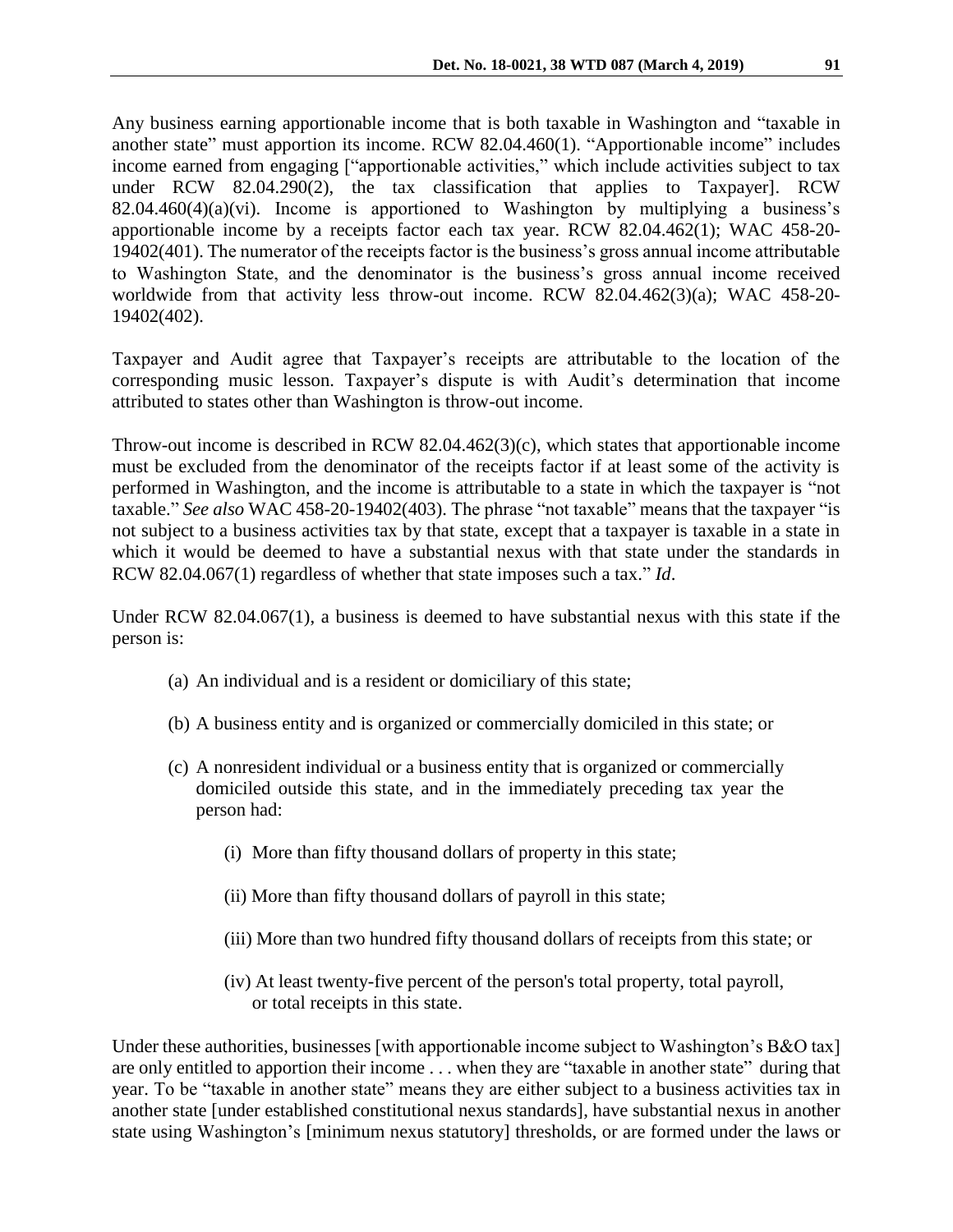domiciled in another state. WAC 458-20-19402(106)(h)(i). [*See generally*, Det. No. 87-183, 3 WTD 195 (1987) (explaining that Taxpayers have a right to apportionment under the dormant Commerce Clause if their business activities face a risk of multiple state taxation).]

In this case, Taxpayer is domiciled in Washington and incorporated under the laws of [another state]. Under RCW 82.04.462(3)(c), Taxpayer is taxable in Washington and [the other state]. Income attributed to Washington or [the other state] is not throw-out income. Audit incorrectly designated [the other state] income as throw-out income, which was error. Therefore, we grant Taxpayer's petition as to income attributed to [the other state].

As to the remaining states where Taxpayer attributed income, Taxpayer does not meet the economic thresholds for substantial nexus listed in RCW 82.04.067(1)(c) in these states. Taxpayer is not taxable in these states unless it can show it is subject to a business activities tax in a particular state [based on established constitutional standards].

Taxpayer asserts it is taxable in every foreign state where it attributed income because each state administers some type of business activities tax. The existence of a business activities tax in a foreign state, however, does not mean that Taxpayer is subject to that tax. Taxpayer's calculation of its receipts factor must be based on more than unsubstantiated assertions; some evidence must support Taxpayer's claim that it is taxable in a particular state.

Taxpayer is correct that it need not pay tax to a foreign state to be subject to tax in that state, although payment would be evidence that Taxpayer was so taxable. A letter ruling or similar document from a foreign jurisdiction stating that Taxpayer is subject to a business activities tax in that state would also qualify. [As would evidence showing the Taxpayer performed business activity in the foreign jurisdiction, either directly or through independent representative, designed to help establish or maintain its market in that foreign jurisdiction. *See Lamtec Corp. v. Dep't of Revenue*, 170 Wn.2d 838, 849-50, 246 P.3d 788 (2011) (minimum nexus can be established when activities performed "on behalf of the taxpayer as significantly associated with the taxpayer's ability to establish and maintain a market in [the] state for sales") (quoting *Tyler Pipe Indus., Inc. v. Dep't of Revenue*, 486 U.S. 232, 107 S. Ct. 2810, 97 L. Ed. 2d 199 (1987)).] But merely listing the type of tax a state administers is not evidence that Taxpayer is capable of being taxed in a state. [Moreover,] Taxpayer has not shown it is taxable in a foreign state [under established dormant Commerce Clause nexus standards]. Accordingly, [we conclude that] Taxpayer is not taxable in any state other than Washington and [one other state].

Taxpayer also claims that even if it was not taxable in other jurisdictions, its business model is entirely automated, leaving no income-generating activity to be performed in Washington, and thus none of Taxpayer's income would qualify as throw-out income under RCW 82.04.462(3)(c). We find Taxpayer's argument unpersuasive.

Taxpayer provided multiple records demonstrating how it managed its business from Washington. Taxpayer's screenshot of its bank website showed how Taxpayer's corporate officers would select which Instructors to pay, how much to pay them, and schedule payments through a direct deposit method. Similarly, while Taxpayer maintains that [an out-of-state] accountant prepares and mails IRS Form 1099 to each Instructor, Officers would gather that information for the accountant in Washington. Taxpayer's review of the background check report and approval of an Instructor takes place in Washington by Officers. Taxpayer's website invites Students and Instructors to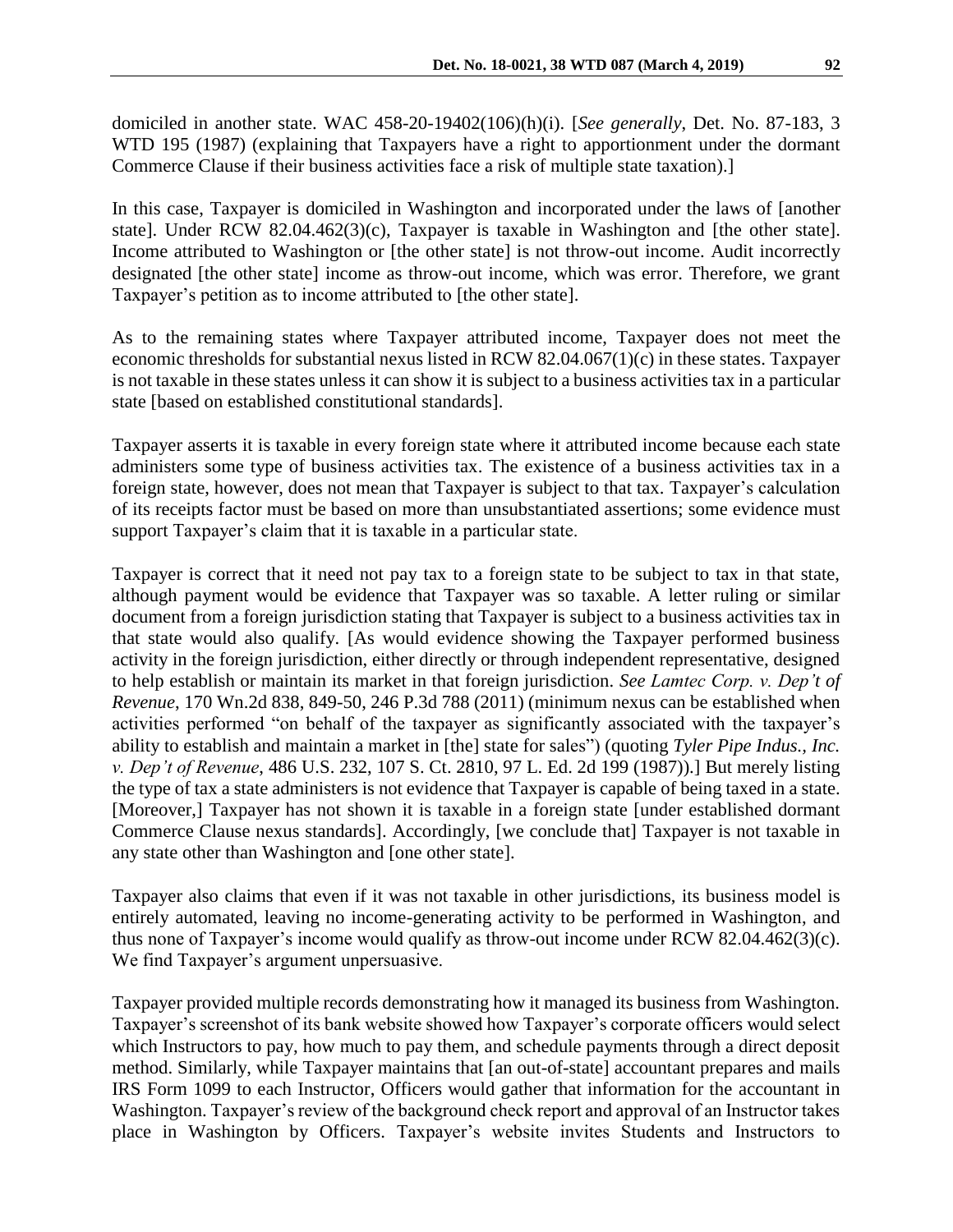communicate with Taxpayer by calling a toll-free phone number or writing to its Washington address. Any response to such communication would be by Officers, an activity that takes place in Washington. The numerous testimonials displayed on Taxpayer's website under the heading "Recent Student Feedback" indicate that Taxpayer has received multiple communications in this manner.

According to the Contract, Taxpayer can change a Student's Instructor upon request. Screenshots of Taxpayer's website shows the ability to modify a Student's online profile and approve lessons submitted by an Instructor. The sample electronic fax provided by Taxpayer is evidence that Taxpayer's corporate officer receives some time cards by email, not through its website. To verify the lessons on the time card with lessons listed on Taxpayer's website, Taxpayer would have to approve the lessons manually. This is not automation, as Taxpayer claims. The evidence shows that Taxpayer's Officers actively manage the business, an activity that takes place in Washington.

Accordingly, we find that Taxpayer engaged in at least some activity in Washington when earning apportionable income from Instructors teaching music lessons to Students. As discussed above, Taxpayer is not taxable in states where Instructors taught lessons other than Washington and [one other state]. Therefore, Taxpayer's apportionable income from all states other than Washington and [the other state] was properly designated as throw-out income pursuant to RCW 82.04.462(3)(c). We deny Taxpayer's petition with respect to this issue.

## 2. Waiver of penalties

Taxpayers have certain rights and responsibilities under the law, including the responsibility to file accurate returns and pay taxes in a timely manner. RCW 82.32A.030. The Department shall assess against a taxpayer any tax that has been paid less than is properly due. RCW 82.32.050(1).

The Department operates under a progressive delinquent penalty scheme, outlined in RCW 82.32.090(1):

If payment of any tax due on a return to be filed by a taxpayer is not received by the department of revenue by the due date, there is assessed a penalty of nine percent of the amount of the tax; and if the tax is not received on or before the last day of the month following the due date, there is assessed a total penalty of nineteen percent of the amount of the tax under this subsection; and if the tax is not received on or before the last day of the second month following the due date, there is assessed a total penalty of twenty-nine percent of the amount of the tax under this subsection.

A taxpayer that does not timely file and pay its annual Reconciliation is subject to the delinquent payment penalty in RCW 82.32.090(1). RCW 82.04.462(4). To avoid the penalty, a taxpayer that has apportionable income from "apportionable activities" must correct the reporting for the current tax year when the complete information is available, but not later than October 31 of the following tax year. *Id*. "Apportionable activities" specifically include those taxed under the service and other activities B&O tax classification. RCW 82.04.290; RCW 82.04.460 $(4)(a)(vi)$ .

Here, Taxpayer's activity is providing music lessons to Students and teaching opportunities for Instructors. Thus, it was required to file the Reconciliation and pay the additional tax due by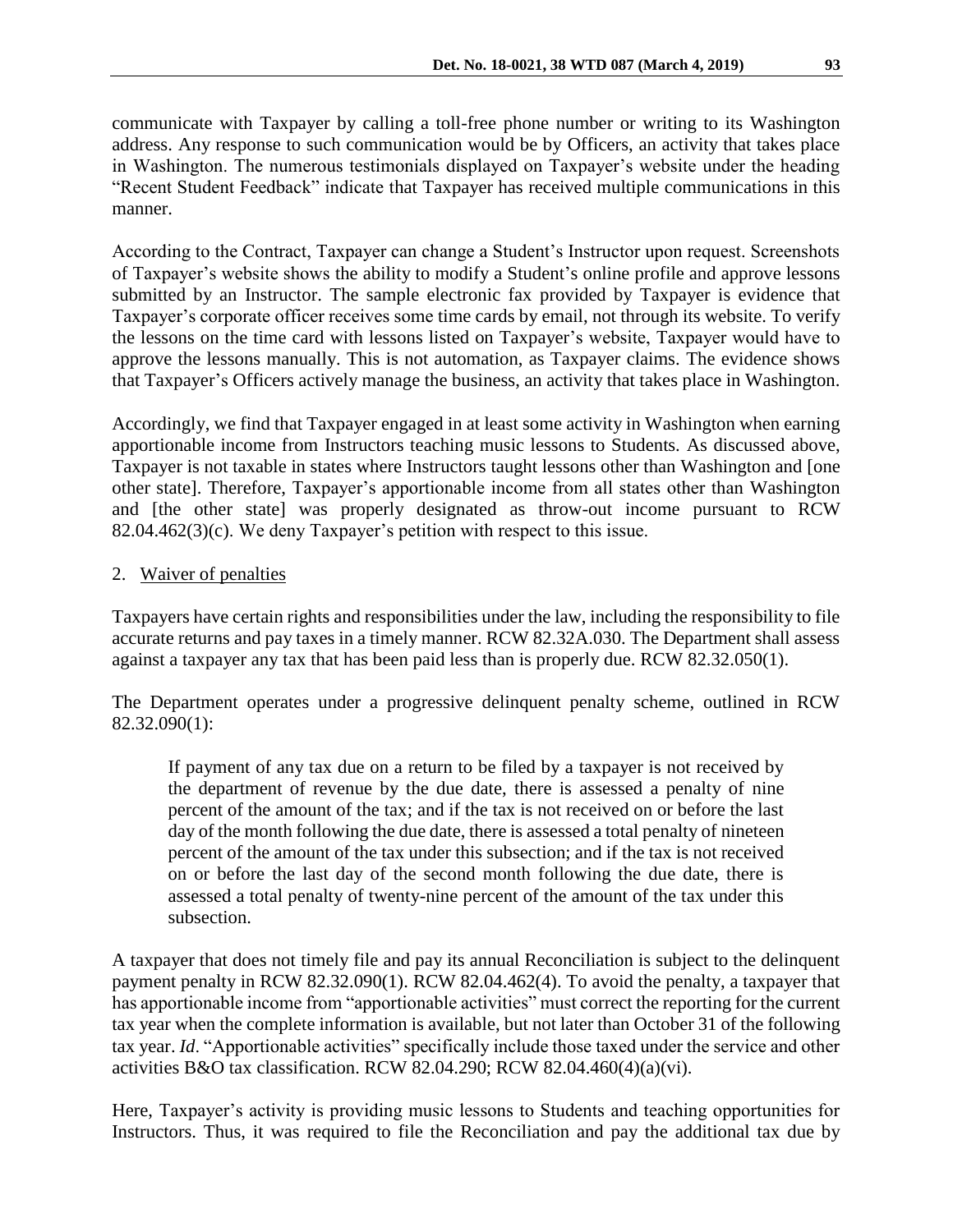October 31 of the following year. Taxpayer did not file its 2012 through 2014 Reconciliations by the last day of the second month following the due dates. Therefore, Audit was required to assess the 29 percent delinquent payment penalty on the amount of tax due for 2012 and 2013 in the Assessment. TAA was also required to assess the 29 percent delinquent payment penalty on the amount of tax due in the 2014 Notice.

Taxpayer filed its 2015 Reconciliation in January 2016. Under RCW 82.04.462(4), the delinquent penalty will apply to additional tax due only if the 2015 reported figures are not corrected and the additional tax is not paid by October 31, 2016. The 2015 Reconciliation Taxpayer filed did not properly correct Taxpayer's reported figures, as Audit had directed Taxpayer to do in its future reporting instructions included in the Assessment. TAA acted properly when it applied Audit's methodology to the information provided in the 2015 Reconciliation and billed Taxpayer for the additional tax due. However, Taxpayer is not subject to the delinquent penalty unless it does not pay the additional tax due by October 31, 2016. TAA acted prematurely when it included a nine percent delinquent penalty in the 2015 Notice. We grant Taxpayer's petition with respect to the delinquent penalty in the 2015 Notice, with caution to Taxpayer that it *will* be subject to the delinquent penalty if the tax due in the 2015 Notice is not paid by the new due date in the instructions below.

Having determined that the Department properly imposed the delinquent penalty in the Assessment and 2014 Notice, we now turn to whether the Department can waive them.

The Department has limited authority to waive or cancel penalties. RCW 82.32.105. The Department can cancel penalties if the penalties were the result of "circumstances beyond the control of the taxpayer." RCW 82.32.105(1).

WAC 458-20-228 (Rule 228) explains that "[c]ircumstances beyond the control of the taxpayer are generally those which are immediate, unexpected, or in the nature of an emergency. Such circumstances result in the taxpayer not having reasonable time or opportunity to obtain an extension of the due date or otherwise timely file and pay." Rule 228(9)(a)(ii). The circumstances must directly cause the late payment or substantial underpayment. Rule 228(9)(a)(i).

Rule 228(9)(a)(iii) lists examples of situations that are generally *not* beyond the control of a taxpayer:

- Financial hardship
- A misunderstanding or lack of knowledge of a tax liability
- Mistakes or misconduct on the part of employees or other persons contracted with the taxpayer

Here, Taxpayer claims it was unaware of the requirement to file annual Reconciliations. Taxpayer has not established that it is eligible for waiver of any penalty. A lack of knowledge of a tax liability is not an immediate, unexpected emergency. Because of the nature of Washington's tax system, however, the burden of becoming informed about a tax liability falls upon the taxpayer, and it is the taxpayer who bears the consequences of a failure to be correctly informed. Det. No. 01-165R, 22 WTD 11 (2003). Taxpayer's speedy filing of Reconciliations after completion of the audit, while appreciated, cannot overcome the Department's statutory obligations to impose penalties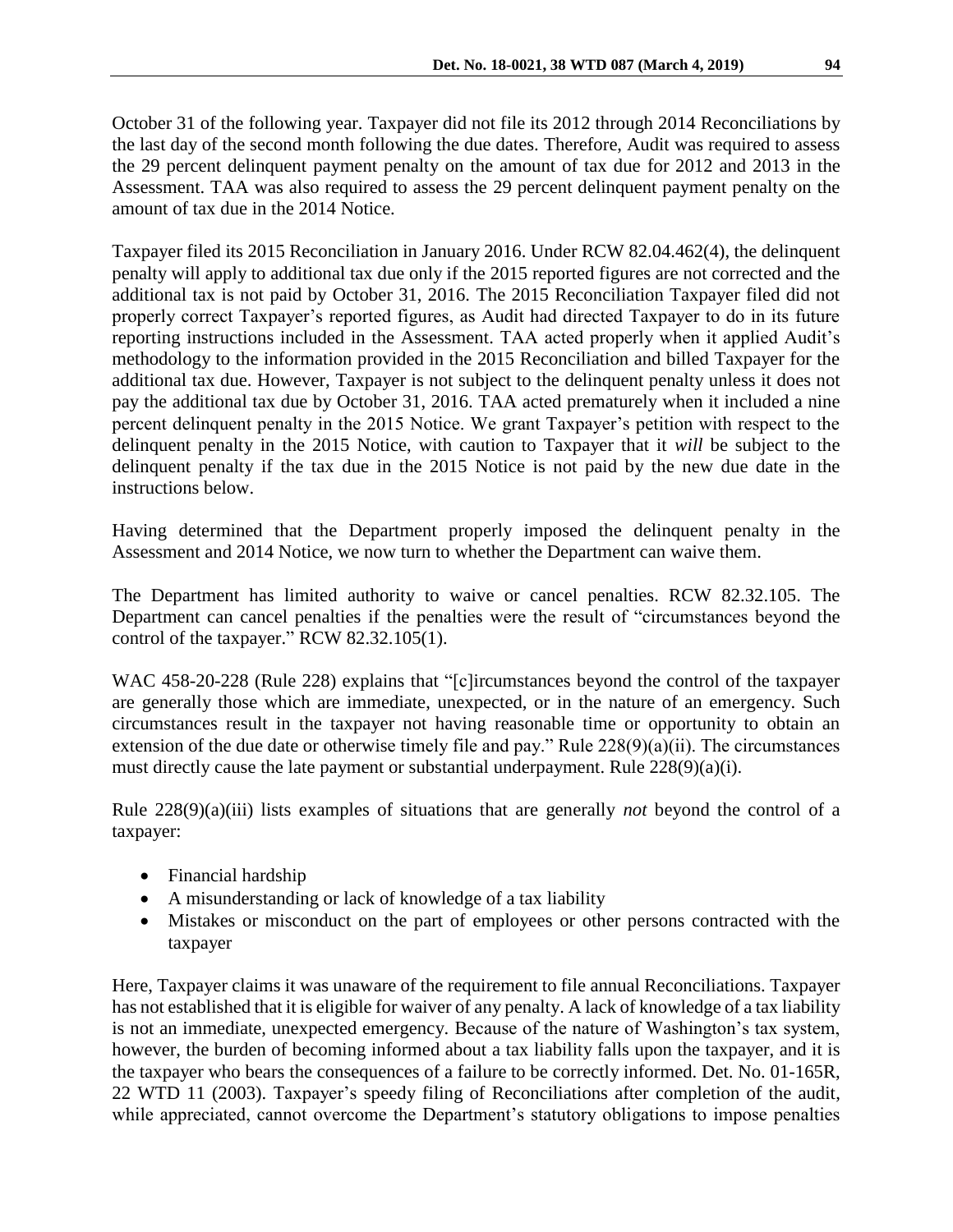when the conditions for imposing them are met. Accordingly, we cannot waive the assessed penalties as there were no circumstances beyond Taxpayer's control.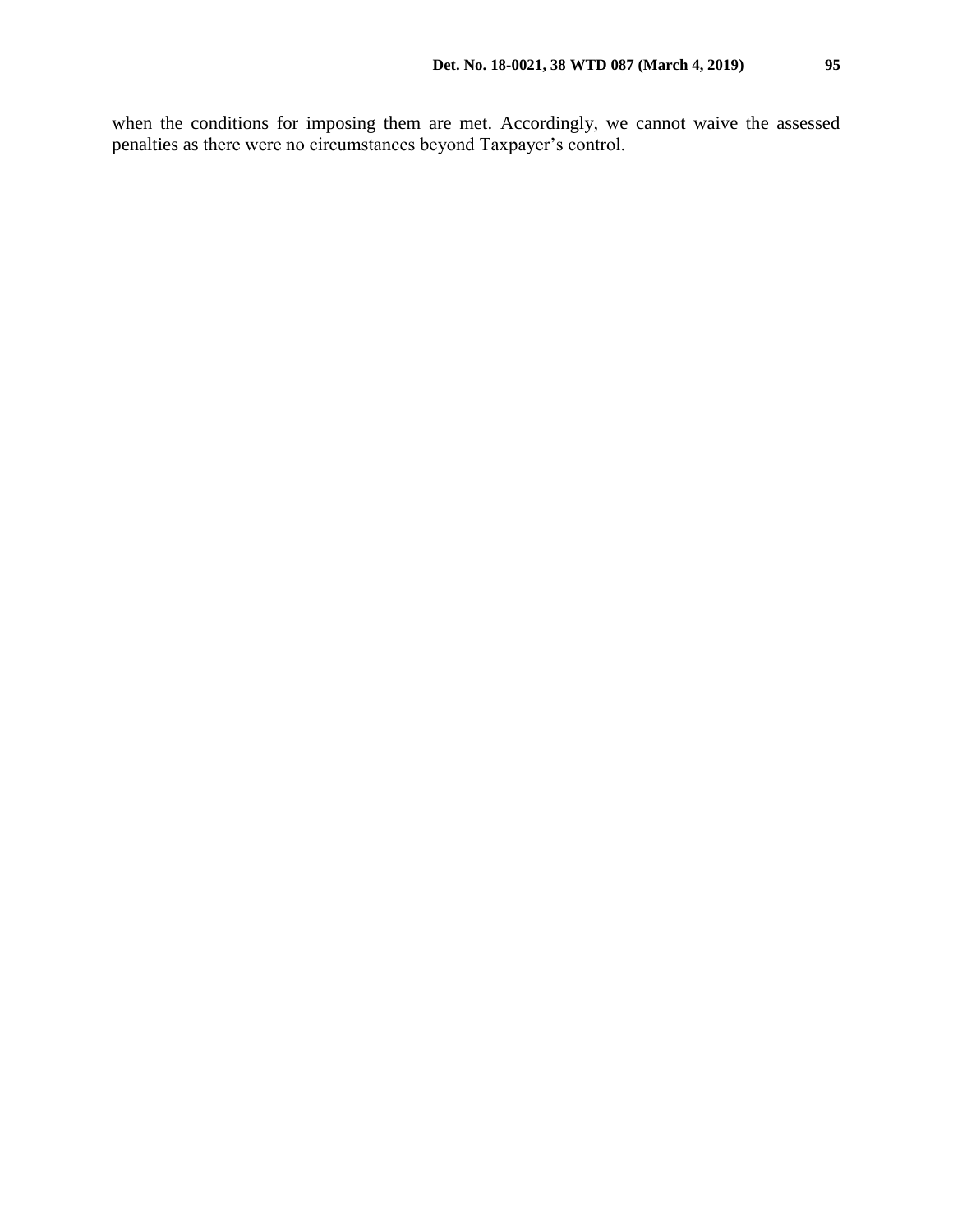# 3. Attorney's fees

 $\overline{a}$ 

Taxpayer claims that it is entitled to reimbursement of attorney's fees incurred in disputing the Department's assessment of taxes. RCW 82.32.160 allows taxpayer to seek review of any notice of "additional taxes, delinquent taxes, interest, or penalties assessed by the department." WAC 458-20-100 (Rule 100) is the Department's rule governing informal administrative reviews. A taxpayer may petition for review of any Department action in the assessment or collection of taxes. Rule 100(1). Taxpayers may be represented by an attorney, accountant, or other authorized person, but this is not required. Rule 100(5)(d). Neither RCW 82.32.160 nor Rule 100 allows for the recovery of costs incurred from representation or administrative review.

Washington follows the American rule in awarding court costs. Under that rule, a court has no power to award costs, such as attorney fees, in the absence of a contract, statute, or recognized ground of equity providing for fee recovery. *State ex rel. Macri v. Bremerton,* 8 Wn.2d 93, 113- 14, 111 P.2d 612 (1941); *Rorvig v. Douglas,* 123 Wn.2d 854, 861, 873 P.2d 492 (1994). This means that any award of attorney fees and recoverable costs must be made based on a specific contract, statute or equitable theory that specifically provides for an award of allowable expenditures to the prevailing party. *Id.* Additionally, the type of costs that may be recovered are limited and specifically defined. For example, in civil court proceedings, costs allowed to a prevailing party may include: filing fees paid to the court, fees for service of process, notary fees, reasonable expenses incurred to obtain reports and records admitted into evidence, and statutory witness and attorney fees. RCW 4.84.010.<sup>5</sup> Thus, an award of allowable costs and attorney's fees must be supported by an express grant of authority.

The Department is required to administer the laws as adopted by the legislature. Chapter 82.01 RCW.<sup>6</sup> The Department's authority arises from these laws, which also establish the scope of that authority. The Department cannot grant the relief the taxpayer seeks in the absence of authority to do so. In this instance, the legislature has not provided that a Taxpayer may recover costs associated with obtaining a correction to an assessment. Unlike the provisions addressed above, which provide for the recovery of certain specific costs in court proceedings, there are no provisions providing for the recovery of attorney fees or other costs incurred in conjunction with administrative proceedings before the Department.

In Det. No. 01-005, 20 WTD 410 (2001), we addressed a similar claim by a taxpayer seeking reimbursement for costs incurred in obtaining an adjustment to an initial assessment issued after an audit. In that case we stated that:

<sup>&</sup>lt;sup>5</sup> There are numerous additional examples of specific statutes and rules that expressly provide for an award of court costs and attorney fees. For example, RCW 4.84.185 expressly provides for an award of attorney's fees to a prevailing party for opposing frivolous actions or defenses. RCW 26.18.160 expressly provides for recovery of specific costs incurred in enforcing an award of child support. RCW 49.48.030, also expressly provides for an award of reasonable attorney's fees for individuals who are successful in recovering a judgment for wages or salary owed. However, there is no statutory provision that allows a Taxpayer to bring a claim for the costs incurred by a Taxpayer in proceedings before the Department.

<sup>6</sup> As an administrative agency, the Department is charged to administer the Revenue Act as enacted. RCW 82.32.300. The legislative authority of the state is vested in the legislature. Constitution of the State of Washington, Article II, Section 1. The legislature has created a statutory system of administering taxes which binds the Department. Furthermore, these statutes are presumed to be constitutional and the burden is on the taxpayer to prove they are not. *Belas v. Kiga*, 135 Wn.2d 913, 959 P.2d 1037 (1998)(*citing, Sator v. Dep't of Revenue*, 89 Wn.2d 338, 572 P.2d 1094 (1977)).